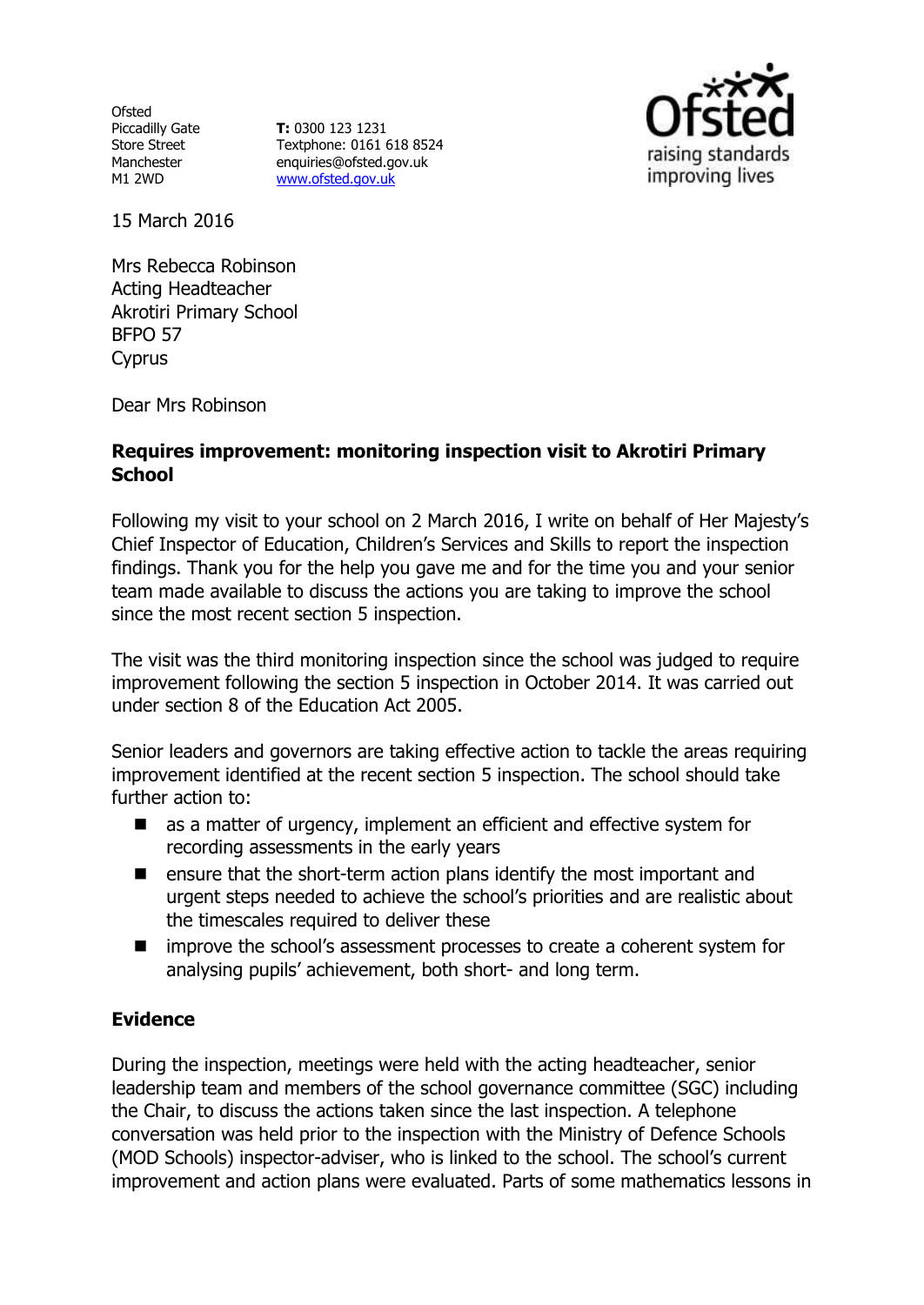

Key Stages 1 and 2 were observed jointly with the acting headteacher and deputy headteacher. A range of documentation was taken into account, including the new policy for monitoring and evaluating the quality of provision.

### **Context**

The headteacher resigned at the beginning of this term. While a substantive postholder is recruited, one of the deputy headteachers is currently the acting headteacher. Two new teachers joined the school in January 2016, replacing two who left at the end of the autumn term to take up new posts. Two temporary teachers are covering new classes created because the school's roll is increasing. Provision in Years 2 and 3 has been reorganised so that pupils are taught in smaller classes.

### **Main findings**

Following the previous monitoring visit, progress on securing efficient and effective senior leadership faltered. The Chair of the SGC worked with MOD Schools senior colleagues to address this and to establish interim leadership arrangements. The SGC members are considering carefully how to secure reliable systems for gathering a full picture of the school's work so that they can fulfil their roles as critical friends to the school.

The acting headteacher and senior leaders are working collaboratively, with enormous dynamism and commitment, to put systems in place to drive the school's improvement at pace. They recognise that the foundations for this have to be firm and so, with the help of the military, organised a team-building day that got the term off to a positive start. This was built on promptly by a visioning day for all staff and governors. Those present pointed to the considerable skill and acumen of the acting headteacher as the main reason for the day's success. Senior leaders and staff agreed on the school's priorities and staff have contributed to the new strategic improvement plan. They have also agreed to give more of their own time to meetings so that improvements can be implemented more rapidly. The improvement plan sets out a large agenda for increasing the school's effectiveness so that it becomes good. Action plans to deliver this outcome are work in progress and have not yet been honed to reflect the most urgent and important steps needed this academic year. Senior leaders, staff and members of the SGC are fully aware of the need to focus sharply on the school's priorities in order to accelerate its progress towards good.

The acting headteacher and senior leaders have a realistic view of the school's main strengths and weaknesses, including the quality of teaching and learning. They are rapidly implementing a new policy for checking regularly and consistently on key aspects of the school's operation, so that developments can be both accurately targeted and timely. Procedures are set out clearly to ensure that these are well understood by staff and managed professionally for the benefit of individuals and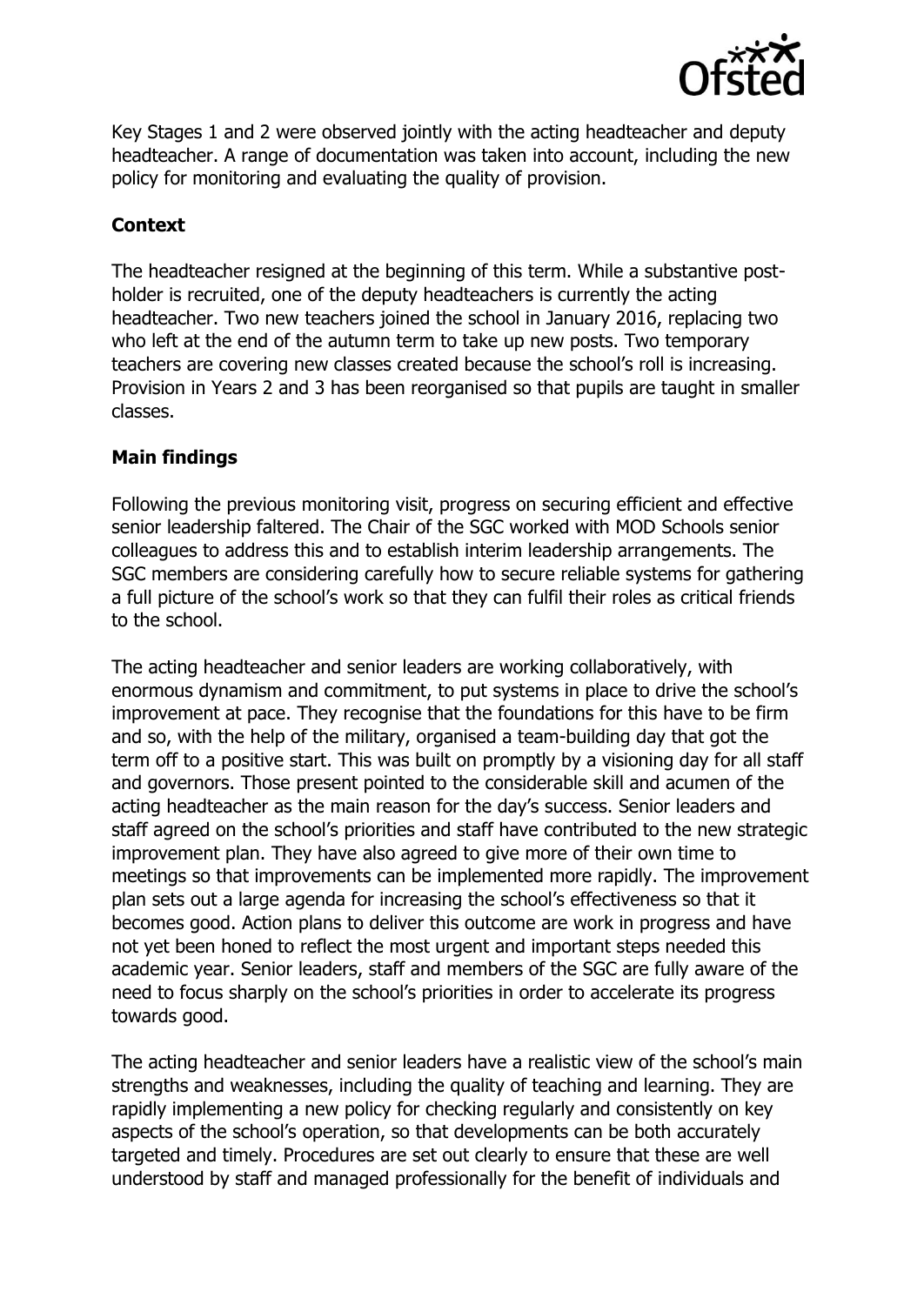

the school as a whole. Some fine-tuning is required to ensure that evidence about pupils' attainment and progress is drawn together from the various sources to gain as rounded a picture as possible of the impact of teaching. There are promising plans for teachers to work together, sharing their expertise and best practice, to develop strategies to support pupils who are not making the progress expected.

Leaders are continuing to develop new approaches to assessment to match the revised National Curriculum. However, although various aspects of this work are well under way, a coherent, reliable system is not fully in place. In the early years (FS1 and FS2), the electronic data collection and analysis system was discontinued at the beginning of the academic year and has not been replaced. Consequently, too much of the phase leader's time is expended on the mechanics of manually recording and analysing information about children's learning. This limits her capacity to lead improvements in learning for the youngest children.

As well as major improvement work, such as revising the curriculum to meet pupils' needs and national requirements, the senior team has made a range of sensible management decisions to help the school run more smoothly. One example relates to learning support staff who have been reallocated so that they work with individuals or small groups of pupils with the greatest needs.

Improvements in the quality of teaching, noted at the time of the previous monitoring inspection, have been maintained. Support is in place where teaching is not consistently of a high enough quality. A central strength that emerged during this inspection was the very good relationships between teachers and pupils. Pupils respond positively to staff; they are enthusiastic learners, eager to participate in the engaging activities prepared for them, and keen to succeed. They behaved well and listened carefully, for example, when classmates explained the mathematics they used to reach an answer. Pupils try hard to present their work as neatly as possible and respond diligently to teachers' marking and feedback. They understand the need for accuracy, for instance when measuring angles with protractors, and use the mathematical language they have learned confidently. Lessons are less effective when activities and teachers' questioning do not build up pupils' understanding in a logical sequence. At such times, pupils are uncertain what is required of them and so the pace of learning slows.

The school's journey towards becoming good has not been steady to date but there are promising signs that appropriate improvements are in hand. Although it is too soon to evaluate the impact of many of the actions taken this term, these are building on improvements in the quality of teaching and pupils' very positive attitudes to learning.

Ofsted may carry out further monitoring inspections and, where necessary, provide further support and challenge to the school until its next section 5 inspection.